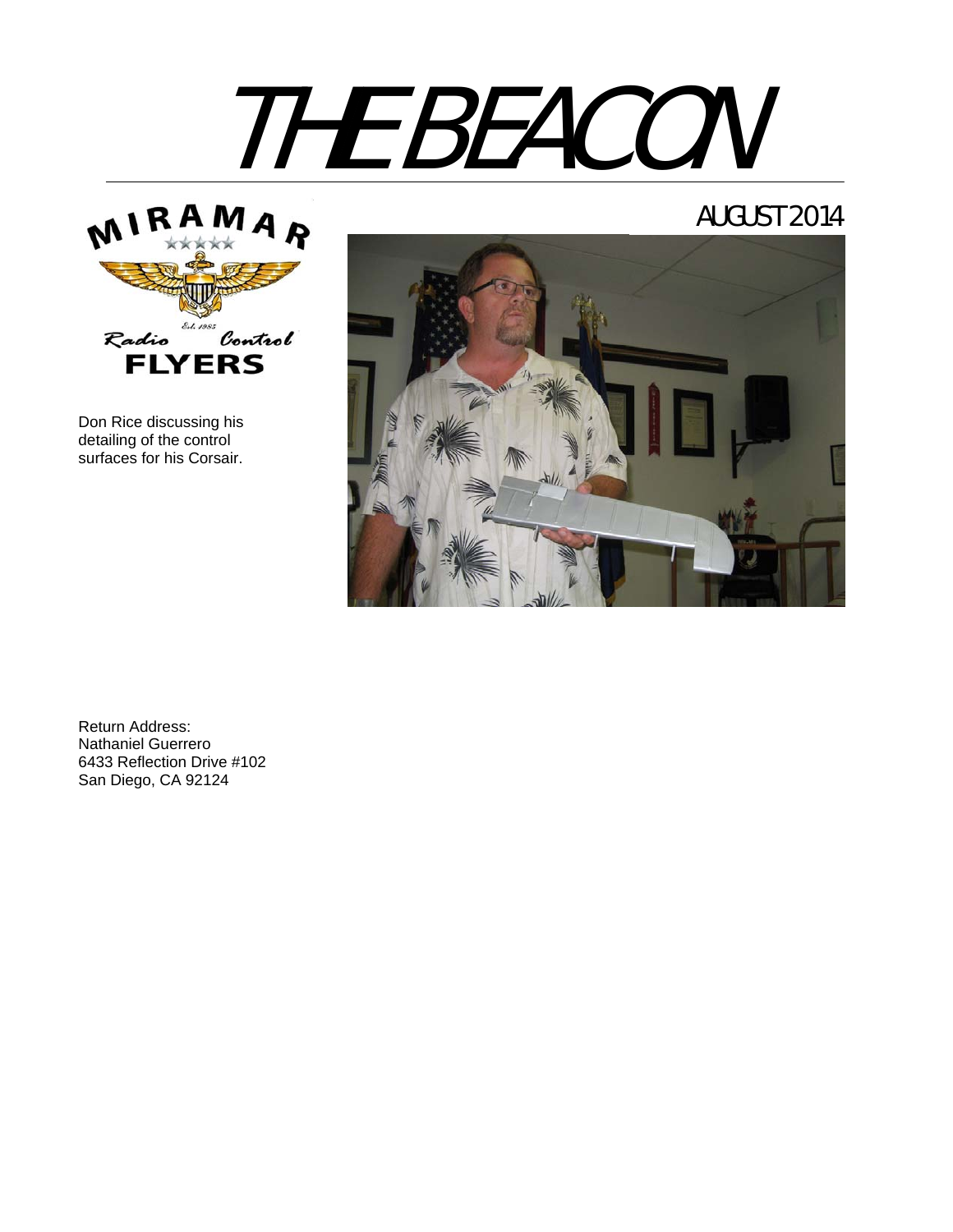## August 2014

The next MRCF Meeting will be on **TUESDAY**, 12 August 2014 Location: American Legion Hall 7815 Armour St. Corner of Armour and Convoy St.

General Meeting at 7:00 PM

**American Legion Hall at 7815 Armour Street. Hwy 163 TO BALBOA AVENUE, WEST TO CONVOY STREET, LEFT ON CONVOY TO ARMOUR ST., TURN LEFT ONTO ARMOUR AND RIGHT INTO AMERICAN LEGION. ADDITIONAL PARKING IS ACROSS THE STREET AT CARQUEST.** 

## CLUB OFFICERS Vice President:

Interim President: Frank Gagliardi (858) 271-4430 Secretary: Mark Lukens (858) 945-8525 Field Marshal: Tom Pham (858) 761-3959 Safety Coordinator: Brian Werner (760) 473-7004

Curtis Kitteringham (760) 746-5913 Treasurer: George Sager (858) 748-0868 Membership Chairman: Brian Werner (760) 473-7004 membership@miramarrcflyers.com

Newsletter Editor: Nathaniel Guerrero (858) 240-2215 Email: nguerrero@san.rr.com

Club Webmaster: Darren Hauptman malukens@yahoo.com www.miramarrcflyers.com

## **CLUB FLIGHT INSTRUCTORS**

Any club member who wishes to have some assistance should call one of our designated instructors. There is no duty instructor at the field, so you must prearrange a time with someone on this list.

| Name                       | Number         |
|----------------------------|----------------|
| <b>Richard Barndt</b>      | (858) 213-5740 |
| Frank Gagliardi            | (858) 271-4430 |
| <b>Curtis Kitteringham</b> | (760) 746-5913 |
| <b>Mark Lukens</b>         | (858) 945-8525 |
| Jerry Neuberger            | (619) 258-4477 |
| <b>Tom Mulder</b>          | (619) 804-8596 |
| Tom Pham                   | (858) 761-3959 |
| <b>Ron Stark</b>           | (858) 530-0586 |
| <b>Talmadge Sanders</b>    | (858) 382-2003 |

**The Miramar Airshow is approaching quickly. There's also a lot of activity with the club for membership participation. Please give some time to support club activities with the community!**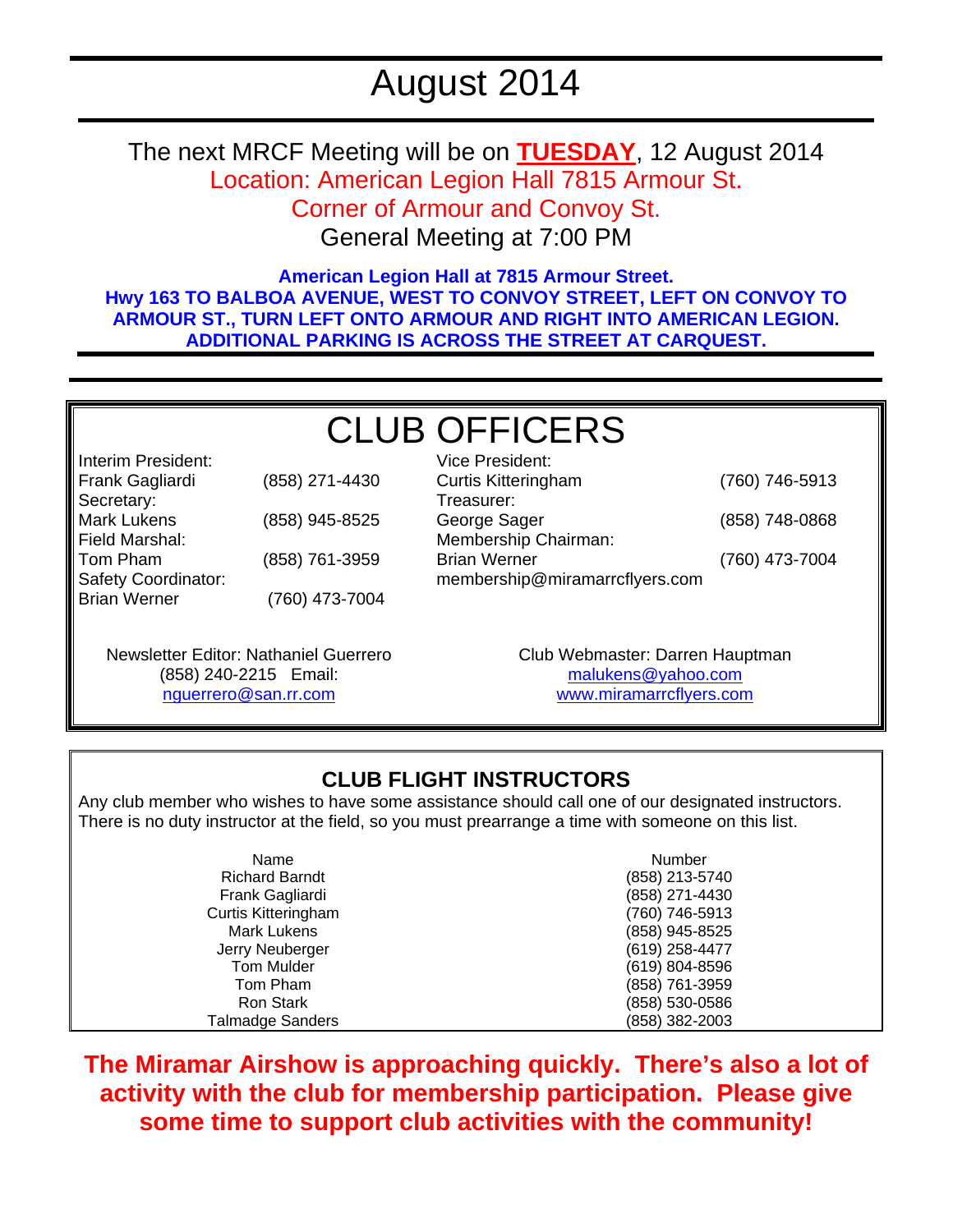## **Rotors Over Miramar Fly In By Kevin Spousta**

I just submitted the CD's report for this past weekend's Helicopter Fun Fly and wanted to take a few minutes to let you all know how well it went. We had 21 registered pilots, including some new faces and had 6 different brands of helicopters represented; Align, Gaui, Compass, Alees, Blade and Mikado. No incidents at all, but we did have a few crashes. Nothing major and a few pilots had their helicopters back up in the air before the end of the event.

Those people who left before 5pm on Saturday missed the best part of the weekend. A few die-hards stuck it out until dark with some of the sickest flying of the entire event happening as the sun was going down. Regular attendee "Sewerfly" (Corey Nellis) had everybody laughing with his bullhorn antics urging the pilots to fly lower and once the sun went down, he fired up his night ships and entertained us with some great night flying.

Sunday, "adopted son" Brent Hunter somehow managed to auto his Goblin THROUGH a bush and end up upright in the dirt on the other side. Tail Rotor servo and a set of skids and it was back up in the air.

All the participants had a great time and it was good to see the "usual suspects" again.

Some pictures and video are available on Tom Pham's Facebook page (https://www.facebook.com/thieutp?fref=ts) and in the event thread on Helifreak.com: http://www.helifreak.com/showthread.php?t=604923 (Many participant comments in that thread as well)

Lastly, I'd like to say thank you to all the members who helped out this weekend. Member participation is key for any club we had a lot of it. It was much appreciated! Any civilians who helped out and need sign off on their participation form, come find me at the next club meeting or event and I'll be happy to provide my signature.

Once again, thanks for the help!

-Kevin

## **Tuesday's How To Hobby Session**

As a precursor to Tuesday's Club meeting, we are starting a how to presentation that will be 30 minutes before the meeting starts. Anyone that would like to propose a presentation can do so. Please coordinate with Frank Gagliardi.

Tonight's presentation was done by Ron Peterka and Jerry Neuberger. The presentation was how to do a plaster mold to duplicate model parts. Tonight's example was for a turbocharger to be put on B-25. You will need the following items:

- The part to duplicate
- Art Plaster
- Water

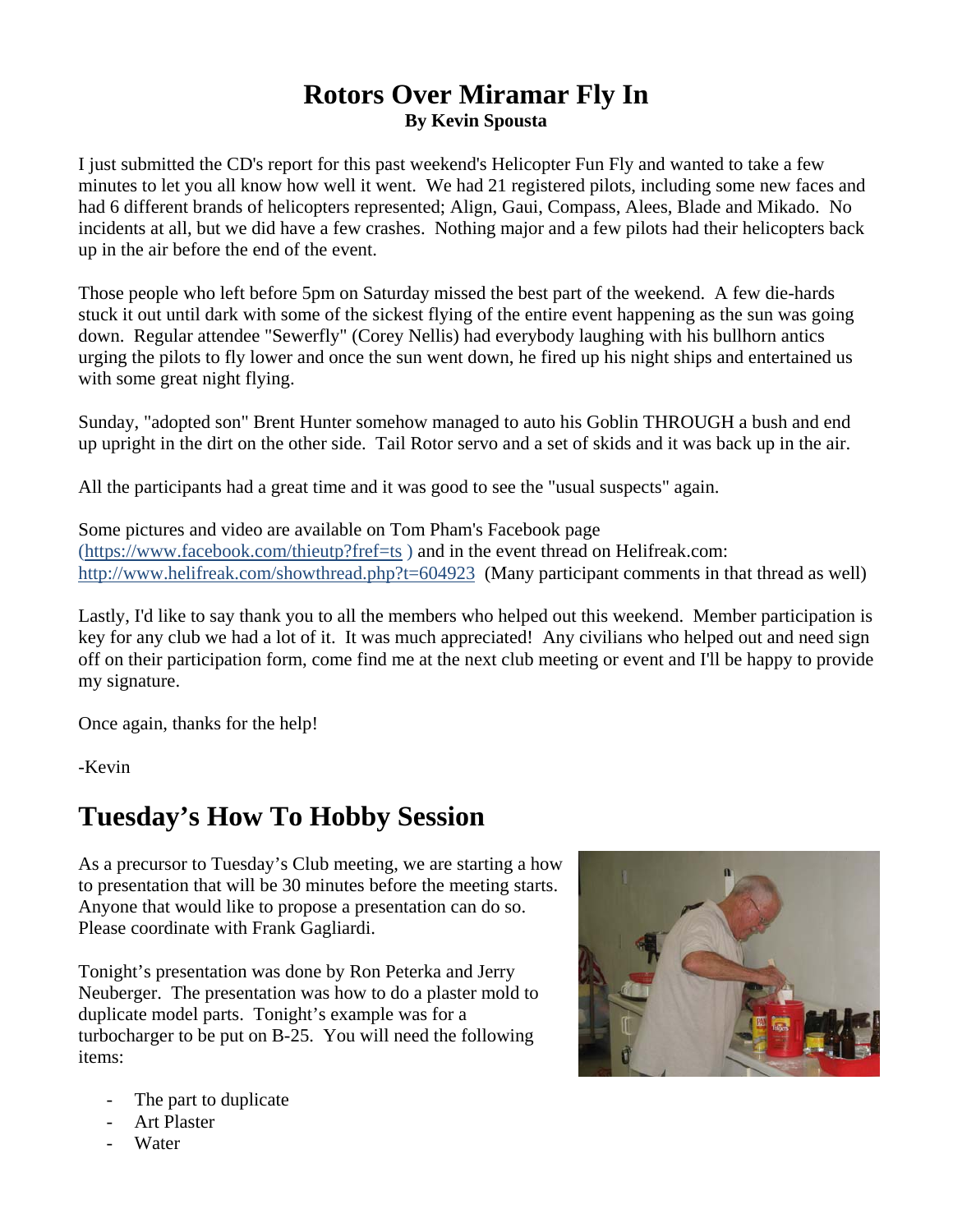- A container large enough to hold the plaster and part
- Bucket to mix plaster
- Stir stick to mix with
- Pam cooking spray

Ron started with preparing the container to hold the plaster and the part. You may want to line the container with foil so that the mold can be removed and the container can be used again. Empty beer bottles were used as filler to maximize the plaster's depth in the container.

After prepping the container, Ron and Jerry mixed and poured the plaster into the mixing bucket and Ron mixed the water and plaster together. Read the instructions on the plaster manufacturer to know what consistency and ratio to mix water to plaster.

Once the mix is at the right consistency, Ron poured the mix into the prepared foil lined container. As the plaster was being poured, Jerry sprayed the part to be put into the plaster with the Pam cooking spray. The spray acts as a bond breaker so that the part may be removed from the plaster once it has set up and cured.

After the plaster was poured in, Jerry and Ron set the part into the plaster. Since the part was a fiberglass casting, it was weighed down to keep it from floating up and pushed up out of the plaster. Provide enough ballast to weigh down the part but not sink it below the plaster.

The plaster started to set up in 5-10 minutes. Once the plaster has cured, it is ready to cast the parts required to remain symmetrical.

Thanks to Ron and Jerry for their time and effort for the presentation.







## **THE SCALE VIEW FROM RAMONA**

#### Ron Peterka

One of the easiest ways to dress up a scale model, for sport or competition, is to add simulated panel lines. The degree of accuracy and the amount of panels you show will depend on your patience, and on the reference materials you have available. It also depends upon the type of surface you are working on. Monokote, fabric, fiberglass, and planked surfaces each have somewhat different requirements. Let's look at Monokote first because so many ARF models are covered in some type of this plastic film material.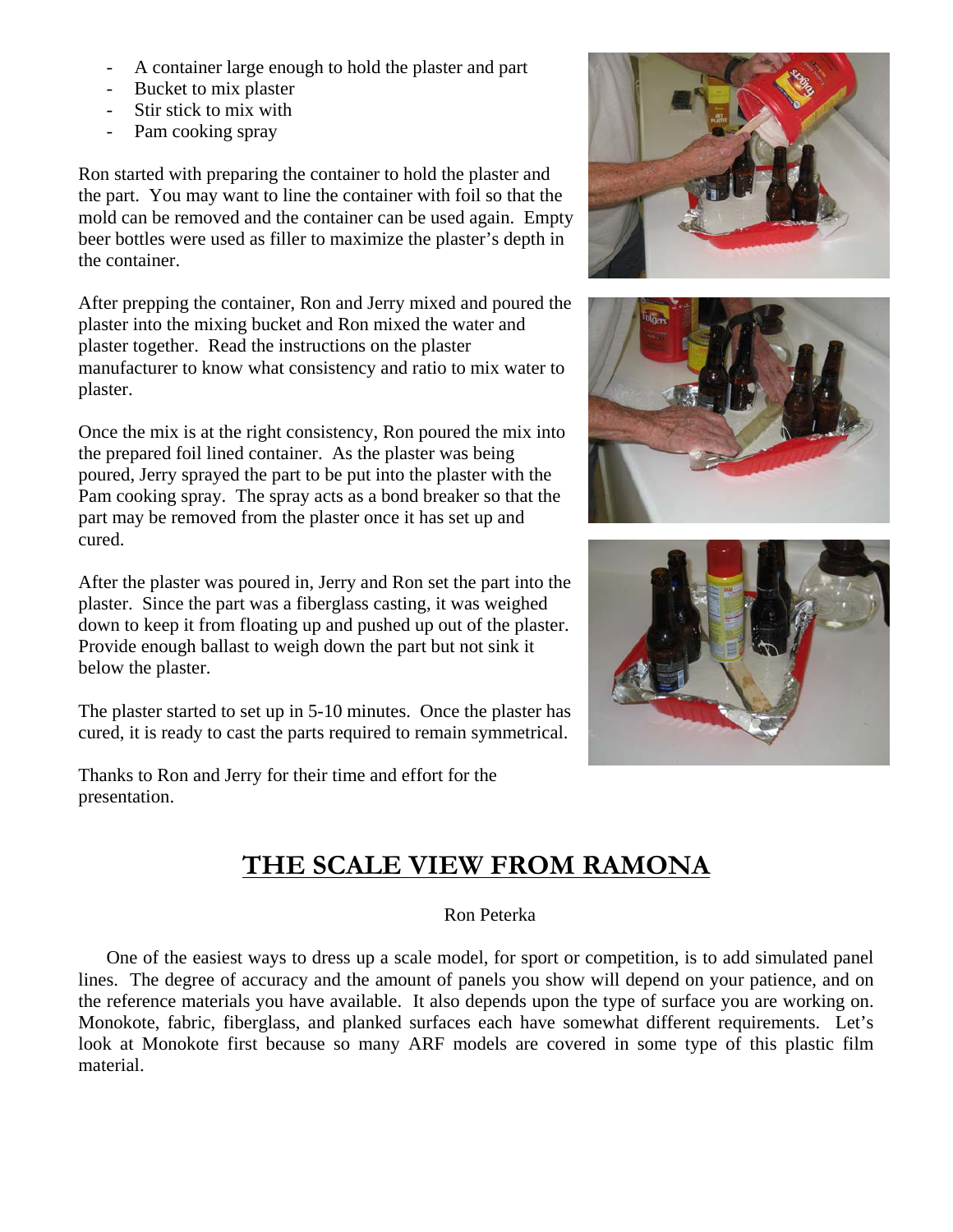While some ARFs already have panel lines, if they don't you can get ideas from virtually any 3-view drawing of a reasonably modern aircraft. If no 3-view is handy, make up your own pattern. Trust me, in almost every case, only you will know.

The traditional methods commonly used are inked lines, or thin strips of covering ironed in place. Inked lines are easiest, but it is difficult to find a marking pen that will really stay, without some kind of clear coating, which will adhere to the plastic film.

You can make your special lines by cutting strips of Monokote. The thin  $(1/16"$  or  $1/32"$ ) strips are often cut from black film, but for a much more subtle and realistic effect, choose a Monokote color just one shade lighter than the darker covering or darker than the lighter color of the panels you are marking. I am assuming you have pack-ratted the scraps from every model you have built since 1975 like I do.

I tape the covering down on a piece of plate glass (I have a scrap of window glass with taped edges for safety) and using a straight edge and a nice new, sharp, #11 blade, cut several strips of each color you plan to use. You can usually get away with eyeballing the width as long as the width is close. Wider is easier, narrow is harder to apply. A Top Flite "Smartstripe" tool will make more standard widths and is a snap to use if you have one.

Mark your model surface with a small felt tip marker where you want the lines. The marker ink will be removed with rubbing alcohol after the lines are ironed down. Heat your monokote iron, or preferably a trim iron, to about 175 to 200 degrees. Higher temps will make it difficult because of the shrinking of the film at the higher temperatures.

Start at one end point and iron one end down about  $\frac{1}{4}$ " to  $\frac{1}{2}$ ". Then, gently, pull the strip down on the inked line and iron it in place. When you get to the end of a line just place the tip of your #11 knife blade on the strip and pull up. Do it again and again until you are finished.

If you are showing off with multi-colored lines, don't forget to change colors at each change in covering material as you cross it. Remember, the panel lines you see on full-scale aircraft are really just shadows at a change in the surface texture. The shadows will be seen as darker lines on light colors, and lighter lines on darker colors.

Curved lines can be applied by stretching the strips gently as you iron them down. This will take some practice!!

If the iron is too hot the strips shrink and look strange. Use a minimum heat.

Also, remember you are under no regulation requiring you to tell anyone how easy it was to do!

Panel lines can also be hand painted on using miles and miles of masking tape. Needless to say, this method is only for the seriously obsessed modeler.

They can also be laid on during painting, but this article is about plastic film covering decoration. I'll talk about an easy way to show panel lines while painting an aircraft with overlapping or butt-jointed seams some other time. It'll be an idea stolen from Dave Platt, a master model builder.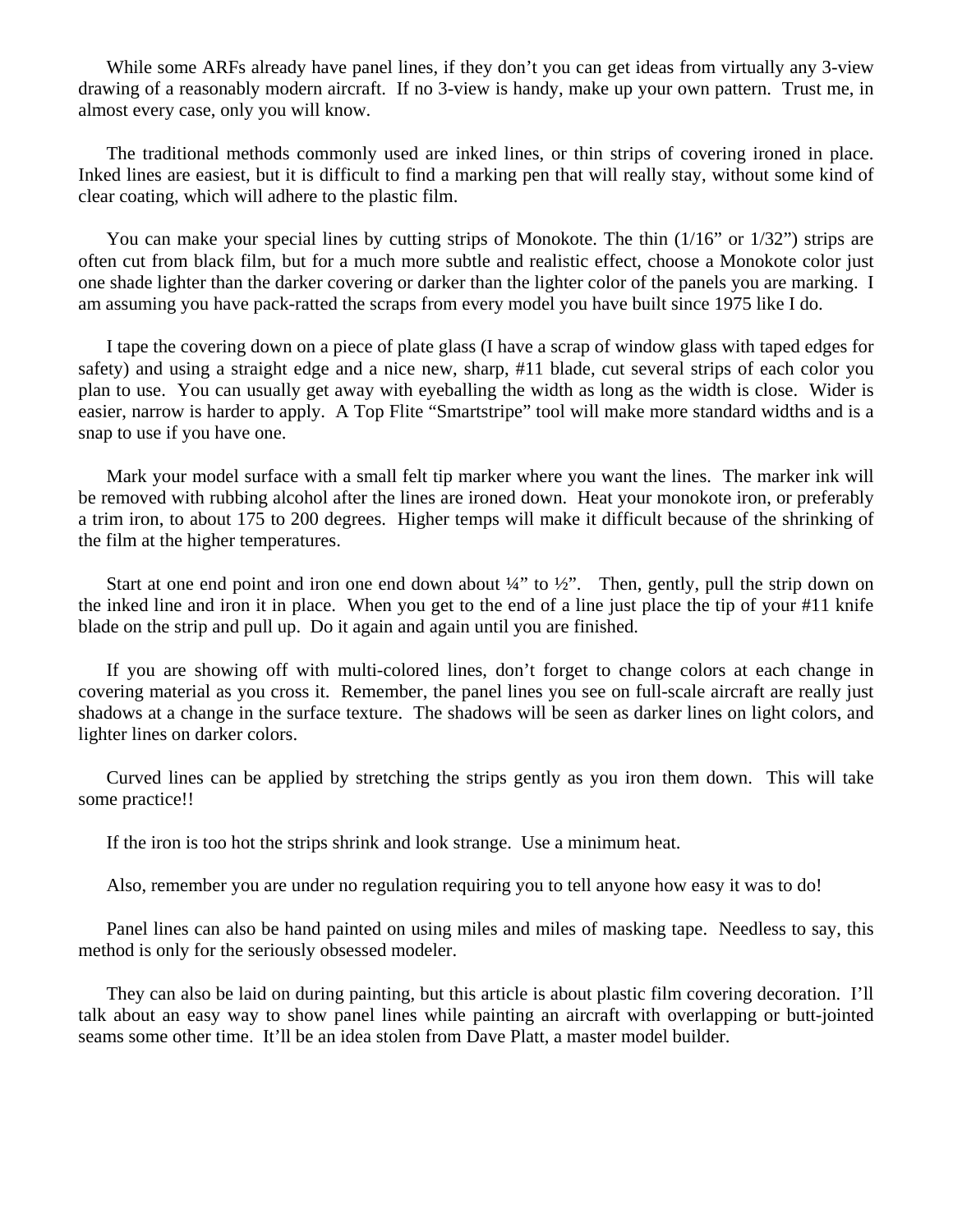## **Update on the Field Maintenance**

The field maintenance to fix the tables in helicopter area has been completed, they all re-enforced and painted thanks to Stephen Marinshaw. He did all the necessary repairs and Ed Hess came out the following day to help me paint them and for cleaning up the weeds along the runway. We can do that in hour early on any weekend.

Regards

Tom Pham

## **The Prez' Sez'**

This month I'd like to lead off with a heartfelt THANK YOU to all the members who helped make Rotors over Miramar a success. From the CD Kevin Spousta to Curtis and the lunch crew to Ron S. who handled all the sign-ups to Ed Hess at Traffic Control to all the unsung hero's doing security at the gate.....and anyone else that I missed.....Thanks.

I am fortunate to have members on the Board of Directors who REALLY have the best interest of the club at heart. I keep "piling" on more work for them and they keep responding! I have always felt that the role of a president is to Lead, Advise and then Get Out of the Way!......Let your staff do their job.

Please take time out of your busy day to look at the proposed SOP (Standard Operating Procedures) And if there is something you don't understand or agree with.......Speak Up!..... With security being a very "hot" topic, I will be proposing to the BOD a new method of gate control for events. Hopefully it will make life a bit easier and improve our security.

Lastly, participate in any way you can. Attend club meetings and functions, give a little of your time and watch what happens in return. Next month will feature Don Rice and his surface detailing magic. The following month will feature Chris Wolfe and his resin casting ideas or airbrushing. These seminars start at 6:30......The're a great addition to the overall enjoyment. There is much more that is new when you attend..........But you gotta' be there to see it..................See you there!

Semper Fi

Frank

## **All hands on deck!... Words from the Vice President**

As I said in the last month's newsletter, it has been one busy month.

The only weekend day I have had to remember what is in my garage is the day I am writing this article. Which for some of you know that is the Sunday after we had the kids from the San Diego Aerospace Museum. I really appreciated the members that stepped up to help, with the laptops/PC's, at the flight line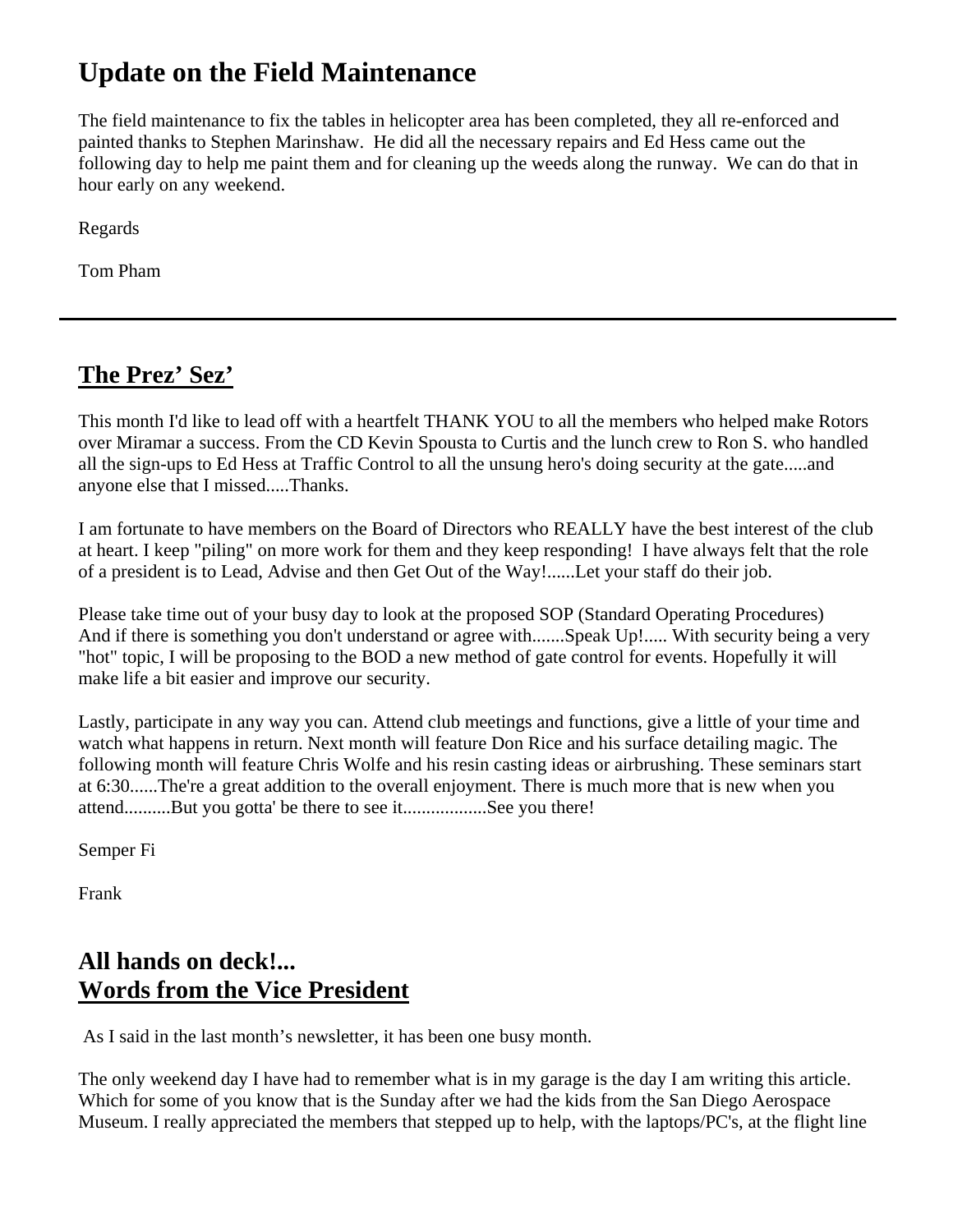and just being a great host for the event, I Thank You. We the club did very well this year as usual Discount Hobbies gave us the rubber band planes and lower cost for 15- \$10.00 coupons for each kid. San Diego Jet Engine Museum donated 12 plane prints in glass frames we bought 3 more to cover the 15 kids. The pictures were very nice and almost did not make it to the event (ha ha!). Two club members donated fly off prizes for 1st-2nd-3rd, lunch was served for all with 3ft subs from Subway Sandwiches. The kids this year were all first timers; and they all did very well at the flight line with a few flying with Sandy using an electric model. I believe as a club we did a stand up job promoting the hobby, our club and the San Diego Aerospace Museum.

We have one more open Cockpit Day July 26th, with two upcoming events for August, Keep an eye on the web for this information. Speaking of the web, how many have seen or know we have a new site up and running, check it out.

Do not forget at the club meetings we are doing a plane of the month with a plaque, also bring all those can't live without items to the meeting for the fun raffle. Last month we did not have a model of the month so let's bring those models to the meeting, but we did have a big raffle. At the Christmas dinner a vote will be taking for model of the year with an award giving.

As always I Thank all the members that are stepping up to help,

Curtis Kitteringham

## Call for articles!

If you have any article that you would like to share with the club, please send it to (insert name and email of person(s) to review here). Here are some examples of things we are looking for.

- ‐ Building tips / techniques
- ‐ Custom build equipment / models
- ‐ Custom / special application equipment for servicing / testing components
- ‐ New gadgets / electronics
- ‐ Articles on club events (Synopsis, Summaries of a club event, etc.)
- Any topics that promote the hobby or club.

**8 July 2014 Miramar Radio Control Flyers Minutes of the Meeting** 

**Held at the American Legion**

MAKE SURE PMO AND THE TOWER ARE CALLED FROM THE CLUBS PHONE TO CLOSE AND OPEN THE FIELD AND THAT THE BOOK IS FILLED OUT DO NOT FLY UNLESS THE BASE IS REACHED

#### **Meeting opened at 7PM with the pledge of allegiance.**

34 members in attendance.

Guests: Bill Wallace, Ron Sharp

Curtis Kitteringham: Mark was away on business, the Vice President presented the June minutes which were reviewed and approved.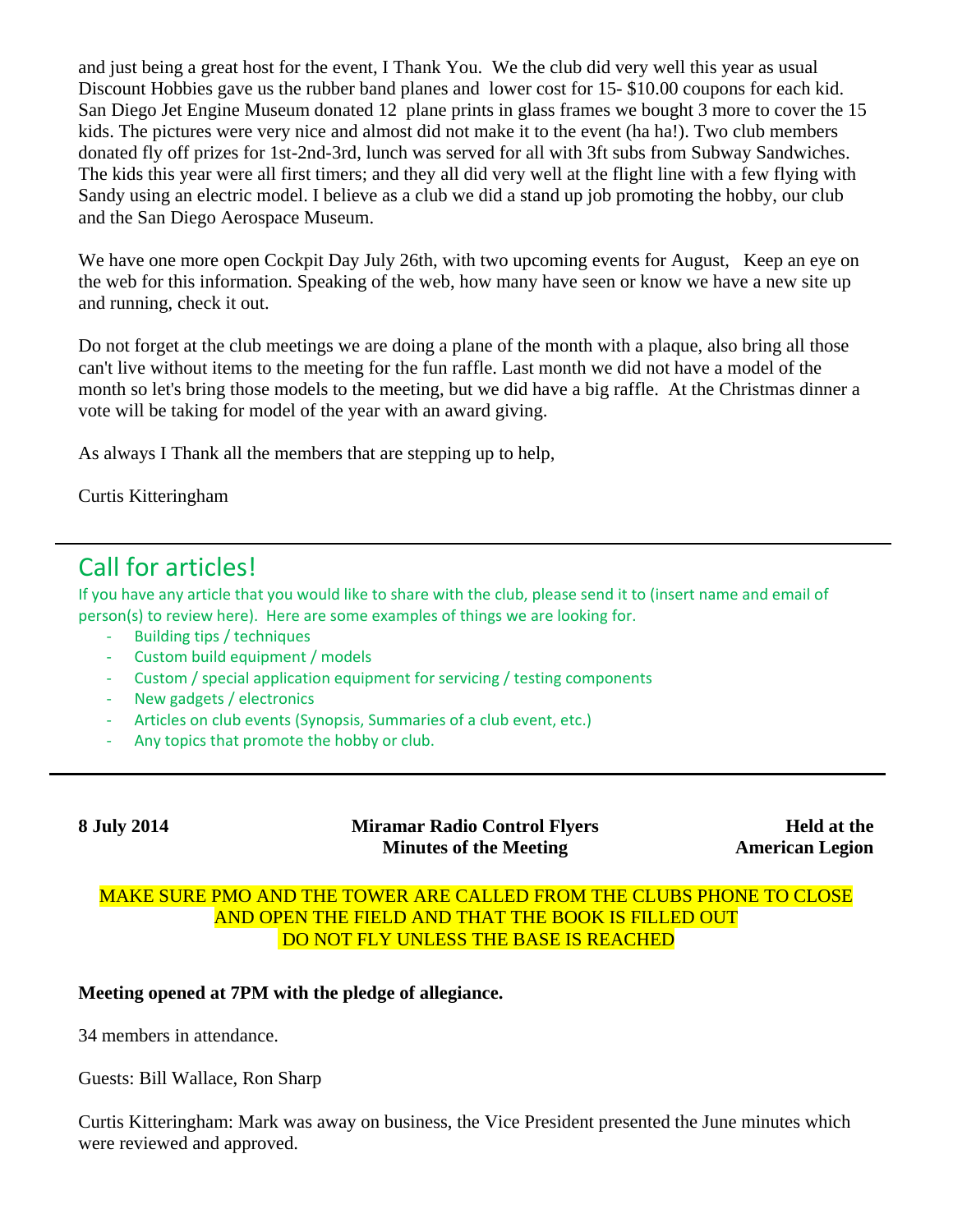Treasurer – George Sager: Balances and expenditures reviewed. Motion made to approve, seconded and approved

Safety – Brian Werner: The days are getting hot, so watch for red flag days. Battery temperatures will rise quicker with the hotter days. Stay hydrated in the heat by bringing water with you to the field. Also use sunscreen to reduce sunburn to your exposed skin areas. The AED alarm is requiring a battery change. The pads have also expired and need to be replaced. Motion was made to allot \$400 maximum to replace the battery and pads. Motion seconded and passed.

Field Marshall – Tom Pham: The repair of the 4 tables over by the helo side cover is going to be held. July  $27<sup>th</sup>$  is the targeted day so we don't conflict with the open cockpit on the Saturday prior. An email blast will be sent out to remind the membership.

Vice President – Curtis Kitteringham:

The Heli Fun Fly event will be held the weekend of the  $12<sup>th</sup>$  and  $13<sup>th</sup>$  of July. Membership help will be needed to provide Gate Keepers and people to help out at the flying field. A sign up list was created at the meeting.

July 19<sup>th</sup>: Wings of Wonder San Diego Aerospace Museum day. Need laptops and airplanes. Instructors will coordinate with Curtis for the day to help the kids with flying the models. A motion was made to provide \$125 for Gift Certificates for the event. The motion was seconded and approved by the membership.

The docents at the Flying Leatherneck Museum have really appreciated the participation by the club. Having the models and full scale aircraft really give the kids something to look at both sizes with. The adopted T-34 that the club cleans also got a new landing gear door to the main gear. The Pattern Contest will be on August  $9<sup>th</sup>$  and  $10<sup>th</sup>$ . There is a sign up sheet for members to help with the event. Members are also encouraged to participate if interested.

The IMAC Contest will be on the  $23<sup>rd</sup>$ . There will be a sign up sheet at the next meeting for members to sign up and help with the event.

The open cockpit will be moved to September  $6<sup>th</sup>$ . The time will be from 9AM to 1PM.

#### **Old Business:**

The board has been reviewing the Base Security issues with PMO and had a very positive discussion about our presence on the base.

The plaque was presented to Ron Stark for presenting his model of the month at the meeting. It was featured on the cover of the newsletter.

The MRCD Car Show had 310 cars on display at the event. Thanks to Curtis and Sandy for showing up and promoting the club.

There will be a field day the Leatherneck Museum on July  $14<sup>th</sup>$  at 1800 hrs to clean up the T-34. Please contact Sandy if you have any questions. An email blast will be sent to the membership as a reminder.

#### **New Business:**

Brian Werner: There were clarifications made on the Civilian Contribution Worksheet for the club. There are two on the website. The first one is to provide documentation on working with the club as a prospective member. This will allow you to be put on the waitlist when a slot opens up on the civilian side.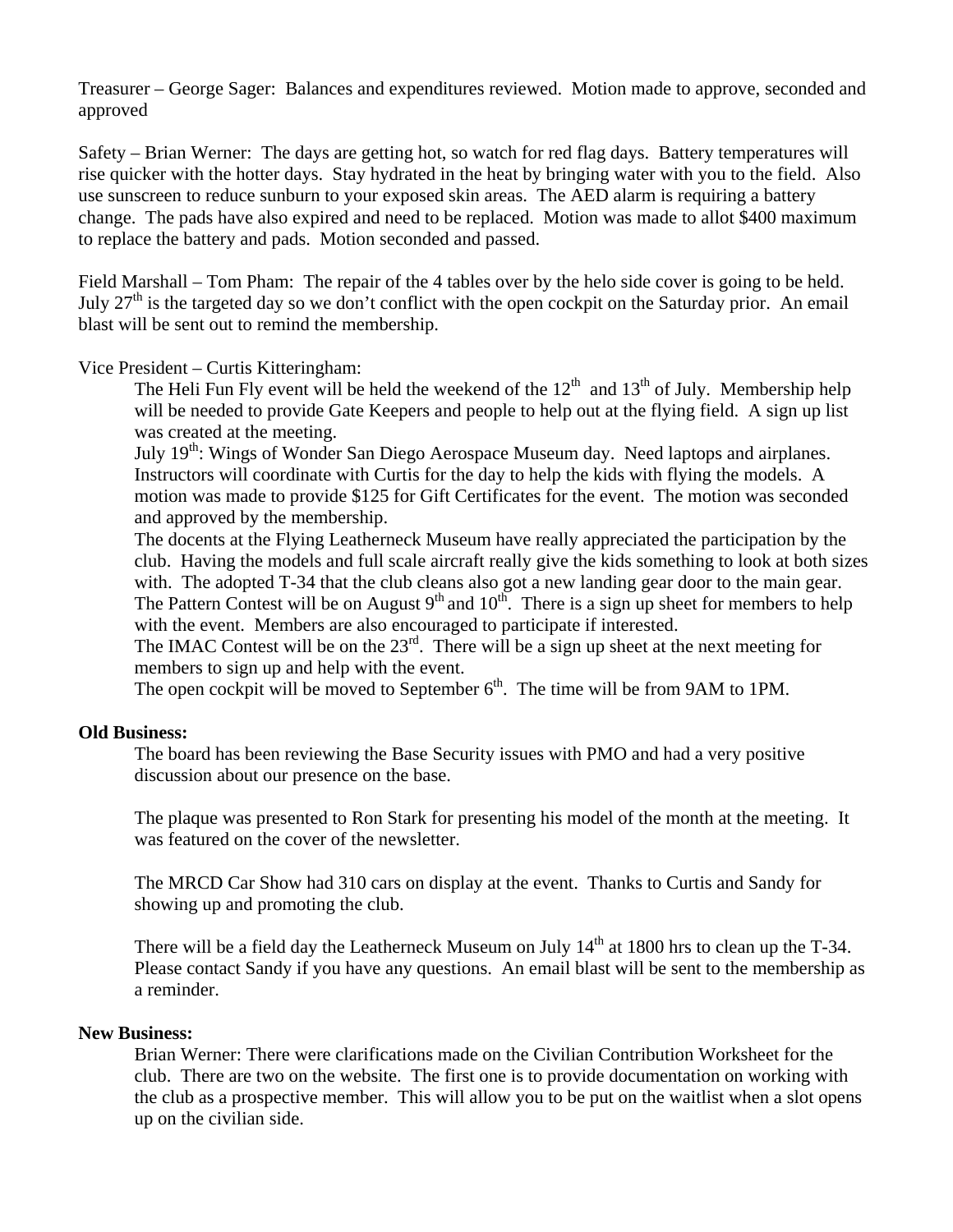The other Civilian Worksheet is to provide documentation for renewal to existing civilian members. This requirement is to document supporting the club in our many events that we host throughout the year. There are quite a few events listed in the upcoming weeks for members to accumulate their hours.

Frank Gagliardi went over the proposed SOP security measures with the membership present. Below are the measures for the club to review in the newsletter and vote upon at the following meeting in August.

#### *MCAS Miramar Site Security Standard Operating Procedures (SOP)*

Flying site security is everyone's responsibility!

If you see a violation of the security SOPs it is YOUR responsibility to identify the security breach and ensure that it is corrected immediately!

#### **Gate entry**

- Only authorized MRCF members may open the gate providing access to the MCAS Miramar flying site.
- PMO regularly checks status of our gate. MRCF members must ensure lock is locked after entry and combination is rolled to protect combination.

#### **Security**

- You must contact PMO if you are the first person into the flying site, even if you are not going to fly! PMO contact information must be logged in the log book.
- You must ensure that the PMO is contacted if you are the last person leaving the flying site, regardless if anyone was flying. PMO information must be logged in the log book
- Any time members are at the flying field the pin box must be open and the phone hooked up to the pin box PA system.
- If the phone rings, someone must answer the phone as quickly as possible regardless of what they are doing.
- If you miss the call, you must immediately check to see if the ODO (tower) or PMO (base police) were the callers and, if so, call them back immediately.
- If any situation arises at the flying field that results in the injury of any person or damage to MCAS Miramar property, call the PMO immediately and follow the PMO's instructions.

#### **Emergencies**

- If any medical or fire emergency arises, someone must immediately call the PMO!
- All members must know where the AED (automated emergency defibrillator) is located.
- If any member sees a fire, regardless of the source, they must immediately call the PMO and then order the evacuation of all members.

#### **Locks**

- Never leave any MRCF lock open (unlocked).
- After opening any MRCF lock, the member should immediately relock it and spin the dials, even if the structure is left open (e.g., pin box, charge station).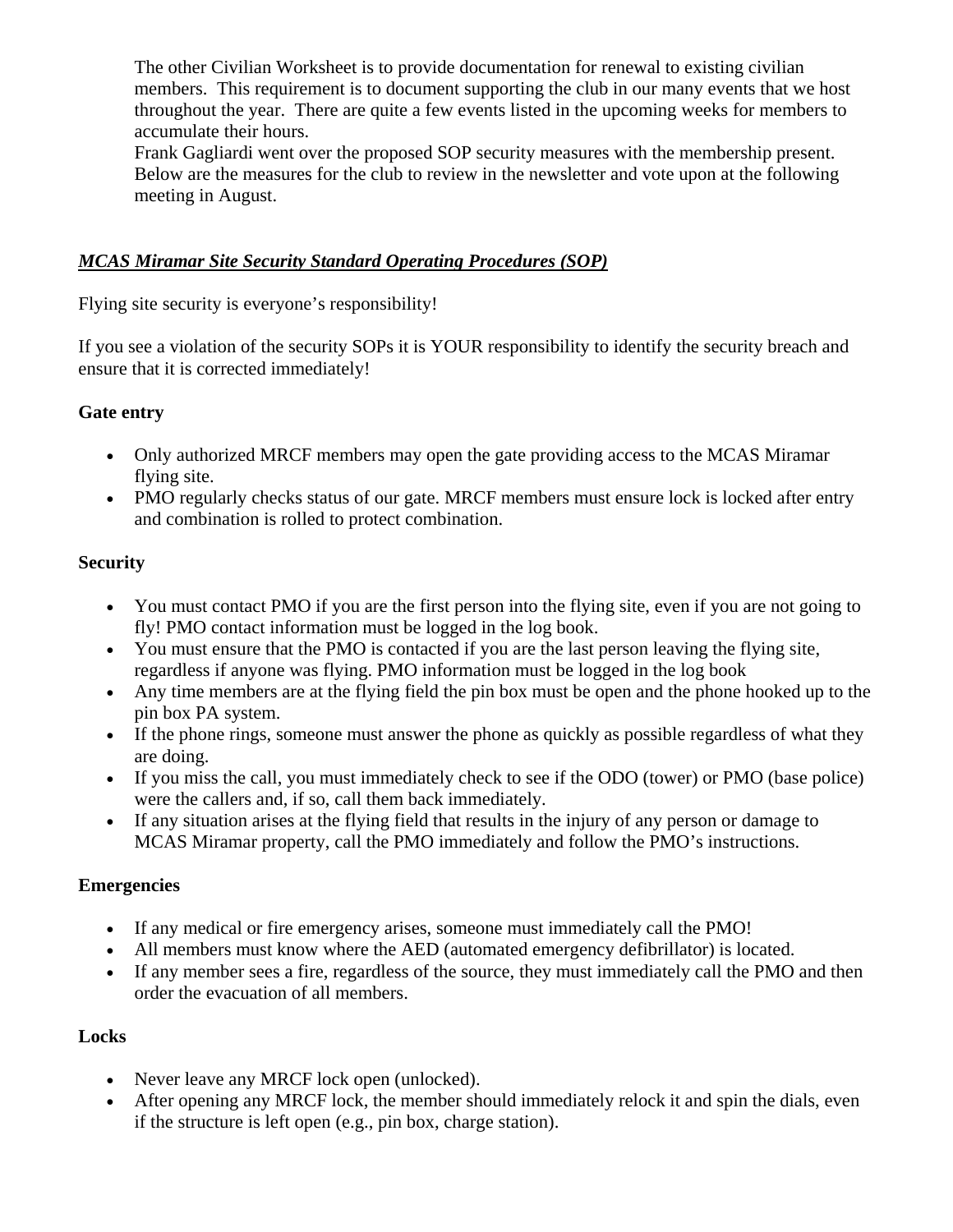• Never share the any MRCF lock combination with ANYONE! If they don't know the combination then they should obtain it from an authorized agent of the MRCF club who can verify their membership status.

#### **Member Identification**

- All members must prominently display a MRCF identification badge that identifies them as an authorized club member.
- A MRCF identification badge is the only credentials that provide proof that any person is an authorized member of the Miramar RC Flyers.
- If you do not have your member badge then you must wear a visitor badge and find a member sponsor for that visit.

#### **Guests & Visitors**

- Members are responsible at all times for the guests  $\&$  visitors that they allow to enter onto Miramar MCAS property.
- You must personally meet your guests & visitors at the gate and escort them to and from the flying field.
- When you leave, your guests & visitors must leave with you unless you find another MRCF member to sponsor them.
- You are responsible to provide your guests & visitors with a visitor badge that identifies them as your guest.
- If your guests & visitors are going to operate a radio control aircraft then you need to verify that they have a valid AMA card.
- You are responsible to register your flying guests & visitor in the guest flyer log book.

Ron Stark mentioned that the Tower has been shutting down the field on Tuesday and Wednesday morning for maintenance. Please note that if this occurs, please ask the Tower how long to anticipate the shutdown. This can help to let you know to follow up with them as the Tower may forget to call the field back and allow model flying to resume.

The field will be closed for the Miramar Air Show on October  $3<sup>rd</sup>$  through the  $5<sup>th</sup>$ . Please note that the field may be closed additional days prior to the airshow to allow the performers the airspace to practice their routines prior to the airshow.

Rotors over Miramar. The event will open at 7:45am with the Pilots meeting at 8:45am. Lunch will be \$5 for spectators and included with the pilots fee of \$15. Volunteers to help out may sign up on the sheet.

The Pattern contest will need help with scoring on the  $9<sup>th</sup>$ and  $10^{th}$  of August. The point of contact for this is Bill Wallace. Bill also encouraged the membership to participate in the event.

Member \$20 Gift Certificate award winners: Eric Sacco, Kevin Spousta, Ron Peterka, George Sager.